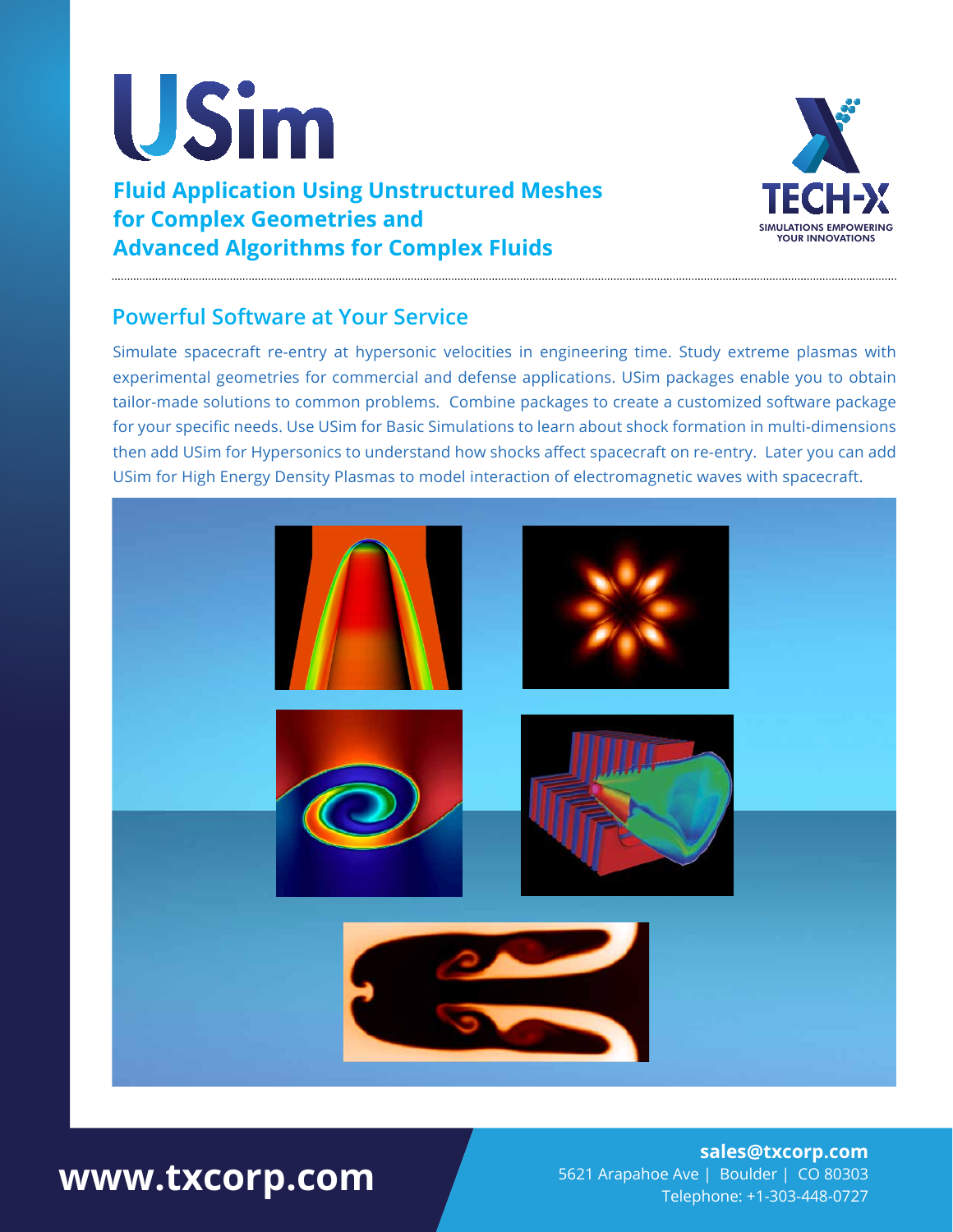#### USim PACKAGES

| <b>SIMULATION</b><br><b>FEATURES</b>                                | <b>USim</b><br><b>BASIC SIMULATIONS</b> | <b>USim</b><br><b>HYPERSONICS</b> | HIGH ENERGY<br>DENSITY PLASMAS | <b>NEW IN</b><br>$2.\bar{0}$ |
|---------------------------------------------------------------------|-----------------------------------------|-----------------------------------|--------------------------------|------------------------------|
| <b>GENERAL</b>                                                      |                                         |                                   |                                |                              |
| Works in all dimensionalities                                       | $\bullet$                               | $\bullet$                         | $\bullet$                      |                              |
| Distributed memory parallelism                                      | $\bullet$                               | $\bullet$                         | $\bullet$                      |                              |
|                                                                     |                                         |                                   |                                |                              |
| Periodic boundaries<br>Open source data format with                 | $\bullet$                               | $\bullet$                         | $\bullet$                      |                              |
| visualization annotations                                           | O                                       | Ο                                 | $\bullet$                      |                              |
| Structured meshes                                                   | Ο                                       |                                   | $\bullet$                      |                              |
| Adaptable meshes                                                    | $\bullet$                               |                                   | $\bullet$                      |                              |
| 3D unstructured meshes                                              | $\bullet$                               | $\bullet$                         | $\bullet$                      |                              |
| Cylindrical coordinates                                             | $\bullet$                               | $\bullet$                         | $\bullet$                      |                              |
| Spherical coordinates                                               | $\bullet$                               | $\bullet$                         | $\bullet$                      |                              |
|                                                                     | $\bullet$                               |                                   |                                |                              |
| Reads Exodus II mesh format                                         |                                         | Ο                                 | $\bullet$                      | $\circ$                      |
| Accelerators for time integration                                   |                                         | Ο                                 | $\bullet$                      |                              |
| New examples                                                        | $\bullet$                               |                                   |                                |                              |
| <b>FLUID FLOW</b>                                                   |                                         |                                   |                                |                              |
| Single-temperature compressible flow                                | $\bullet$                               | $\bullet$                         | $\bullet$                      |                              |
| Multi-temperature compressible flow<br>Navier-Stokes equations      |                                         | $\bullet$<br>$\bullet$            |                                |                              |
| Reaction chemistry                                                  |                                         | $\bullet$                         |                                |                              |
| Accelerators for time integration                                   |                                         | ●                                 |                                |                              |
| Multiple species                                                    |                                         | $\bullet$                         |                                |                              |
| User defined chemistry tables                                       |                                         | $\bullet$                         |                                | $\bullet$                    |
| Turbulence model (k-epsilon)                                        |                                         | $\bullet$                         |                                |                              |
| Ablation                                                            |                                         | $\bullet$                         |                                |                              |
| <b>MAGNETIZED FLOW</b>                                              |                                         |                                   |                                |                              |
| Ideal magnetohydrodynamics                                          | $\bullet$                               | $\bullet$                         | $\bullet$                      |                              |
| Gas dynamic magnetohydrodynamics                                    |                                         |                                   | $\bigcirc$                     |                              |
| Separate densities for ions and electrons                           |                                         |                                   | $\bullet$                      |                              |
| Separate velocities for ions and electrons                          |                                         |                                   | $\bullet$                      |                              |
| Separate temperatures for ions and<br>electrons                     |                                         |                                   | $\bullet$                      |                              |
| Anisotropic temperatures for ions and<br>electrons                  |                                         |                                   | Ο                              |                              |
| Full Maxwell's equations                                            |                                         |                                   |                                |                              |
| Anisotropic diffusion                                               |                                         |                                   | $\bullet$                      | $\circ$                      |
| Species collisions                                                  |                                         |                                   | $\bullet$                      | $\bullet$                    |
| Improved MHD divergence cleaning<br>algorithms                      |                                         |                                   | $\bullet$                      | $\bullet$                    |
| Isotropic and anisotropic Poisson solver<br>(linear and non-linear) |                                         |                                   | $\bullet$                      |                              |
| <b>EQUATION OF STATE</b>                                            |                                         |                                   |                                |                              |
| Ideal gas equation of state                                         | $\bullet$                               | $\bullet$                         | $\circ$                        |                              |
| Real gas equation of state                                          |                                         | $\bullet$                         |                                |                              |
| General equation of state                                           |                                         | $\bullet$                         | $\bullet$                      |                              |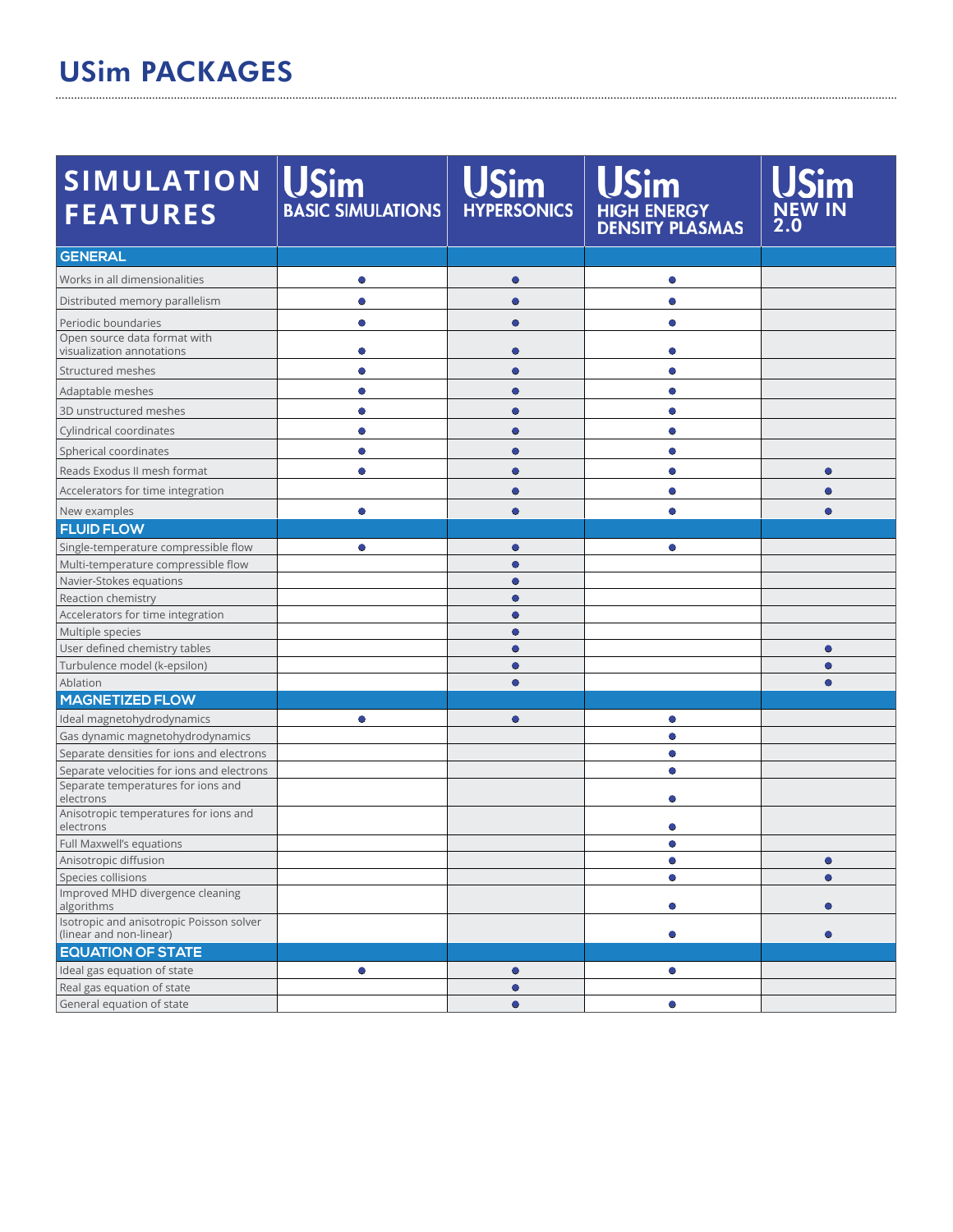## **Choose the right package for your needs.**

| <b>USER INTERFACE</b><br><b>FEATURES</b>                             | <b>USim</b><br><b>BASIC SIMULATIONS HYPERSONICS</b> | <b>USim</b> | <b>USim</b><br>HIGH ENERGY<br>DENSITY PLASMAS | USim<br><b>NEW IN</b><br>2.0 |
|----------------------------------------------------------------------|-----------------------------------------------------|-------------|-----------------------------------------------|------------------------------|
| <b>ONLINE HELP</b>                                                   |                                                     |             |                                               |                              |
| Full hierarchical documentation access                               | $\bullet$                                           |             | $\bullet$                                     |                              |
| <b>SETUP</b>                                                         |                                                     |             |                                               |                              |
| Open existing runs                                                   | $\bullet$                                           | Ο           | $\bullet$                                     |                              |
| Create runs from examples                                            | $\bullet$                                           | ∩           | $\bullet$                                     |                              |
| Easily adjust key parameters in examples                             | ◠                                                   | ∩           | $\bullet$                                     |                              |
| Both streamlined and comprehensive<br>input file editor availability |                                                     |             |                                               |                              |
| Input file search capability                                         | $\bullet$                                           | $\bullet$   | $\bullet$                                     |                              |
| Input file validation                                                | $\bullet$                                           | $\bullet$   | $\bullet$                                     |                              |
| <b>RUN</b>                                                           |                                                     |             |                                               |                              |
| Runtime parameter editing                                            | $\bullet$                                           | $\bullet$   | $\bullet$                                     |                              |
| Both serial and parallel mode availability                           | $\bullet$                                           | ●           | $\bullet$                                     |                              |
| File browser                                                         | Ο                                                   | ●           | $\bullet$                                     |                              |
| Log views                                                            | O                                                   | 0.          | $\bullet$                                     |                              |
| Enhanced standard output view                                        | ∩                                                   | ∩           | ●                                             | $\bigcap$                    |
| <b>VISUALIZATION</b>                                                 |                                                     |             |                                               |                              |
| Data type and dimensionality-driven<br>views                         |                                                     | ∩           | Ο                                             |                              |
| 2D slice and 1D lineout field analysis<br>views                      |                                                     | ∩           | Ο                                             |                              |
| Label, color, and rendering controls                                 | Ο                                                   |             | $\bullet$                                     |                              |
| Time slider                                                          |                                                     | ∩           | $\bullet$                                     |                              |
| Image saving                                                         | Ο                                                   | ∩           | $\bullet$                                     |                              |
| Visualization capability during runtime                              | ∩                                                   |             | $\bullet$                                     |                              |
| Vector plots                                                         |                                                     |             | Ο                                             | $\bullet$                    |